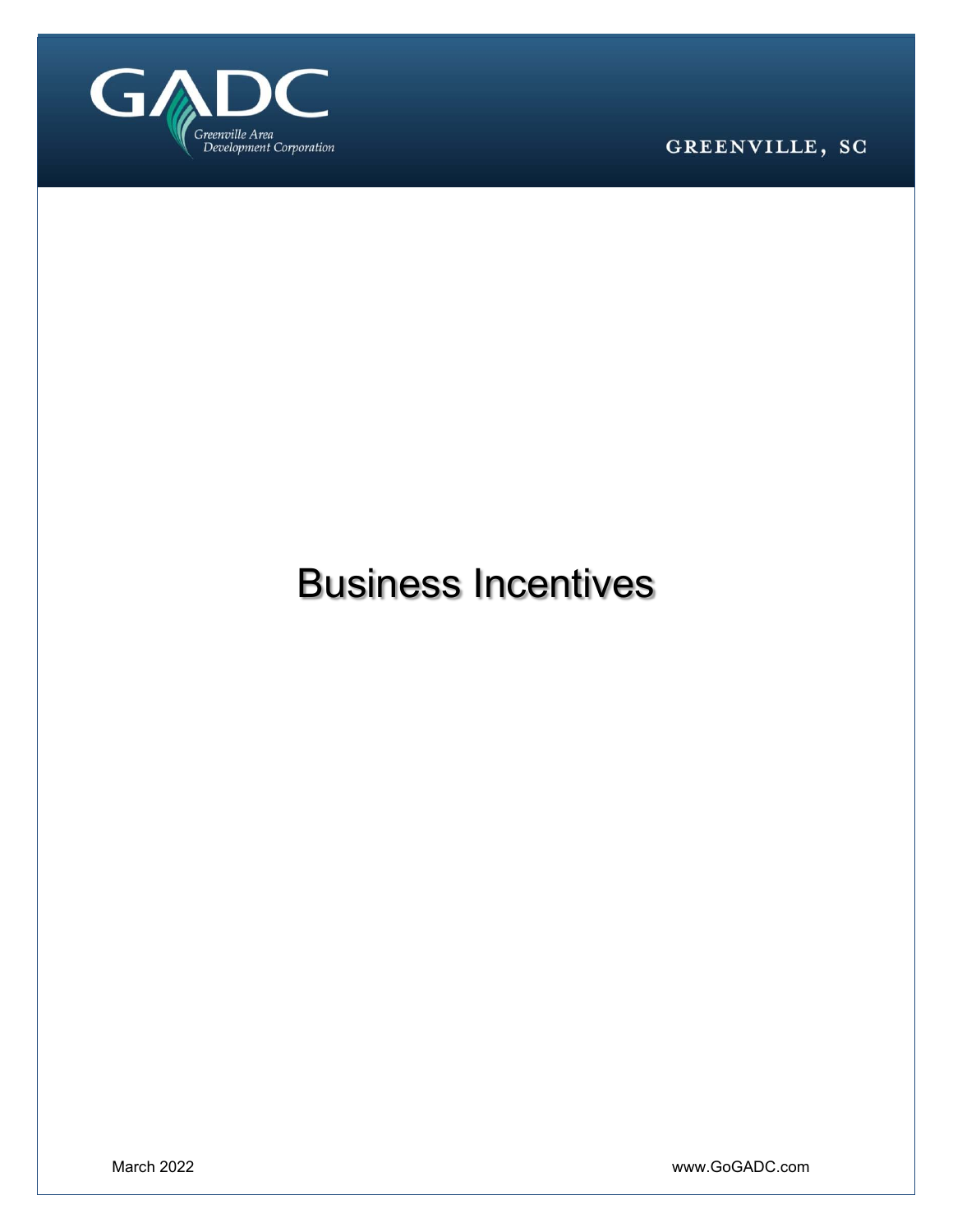# **Business Incentives**

Greenville County works diligently with companies in an effort to provide meaningful incentives for capital investment and new job creation for both existing industries who are expanding and new companies to the area. We welcome the opportunity to talk further about how GADC can partner with your company.

# **I. Tax & Incentive Structure**

With regards to business taxation in South Carolina, the State administers corporate income and sales and use taxes while each county levies real and personal property tax. As a result, each entity's incentives are tied directly to their mode of taxation.

South Carolina's incentive legislation provides the ability to incent both new and existing business and industry when new jobs are created and/or new investment occurs. Incentives from both levels of government take one of two forms. Either they are statutory, meaning if requirements are met, a company would usually automatically qualify; or negotiated, meaning they are offered at the discretion of the appropriate governing body. In general, statutory incentives are fiscal, year-end oriented. Negotiated incentives are often time-sensitive and in some cases have an established period to capture eligible funds and expenditures.

# **II. County Incentives**

The Greenville Area Development Corporation (GADC) was created by Greenville County to act as the County's agent for economic development and has the sole ability to negotiate property tax-based incentives.

## a. Manufacturing Property Tax Exemption/Assessment Ratio Reduction - Statutory

Beginning in 2018, a new manufacturing property tax exemption will be phased in equally over 6 years. It will reduce the 10.5% default assessment ratio to 9%, or a reduction of 0.25% each year until full exemption goes into effect in the 2023 property tax year. The exemption is a reduction in a manufacturer's property tax liability for all property (real and personal) that is not subject to a negotiated fee-in-lieu of tax (a FILOT). The manufacturer's filing of the PT-300A is the application for this exemption.

Beyond this new program, a qualifying company may take advantage of one of two potential County incentive programs. Depending on total investment, a company may qualify for either a five-year statutory abatement of a portion of property tax or, by agreement with the County, a negotiated fee-inlieu-of-tax (FILOT) arrangement. Other unique options can be considered as a method to further reduce liability and are dependent on new capital investment and new job creation.

## b. Property Tax Abatement - Statutory

South Carolina provides a property tax abatement to new or existing companies making new capital investments in the state.

Purpose:

- Reduce tax burden when new assets are at their greatest value

Value:

- Approximately 20% - 25% tax reduction annually for 5 years on new capital investment

Requirements:

March 2022 2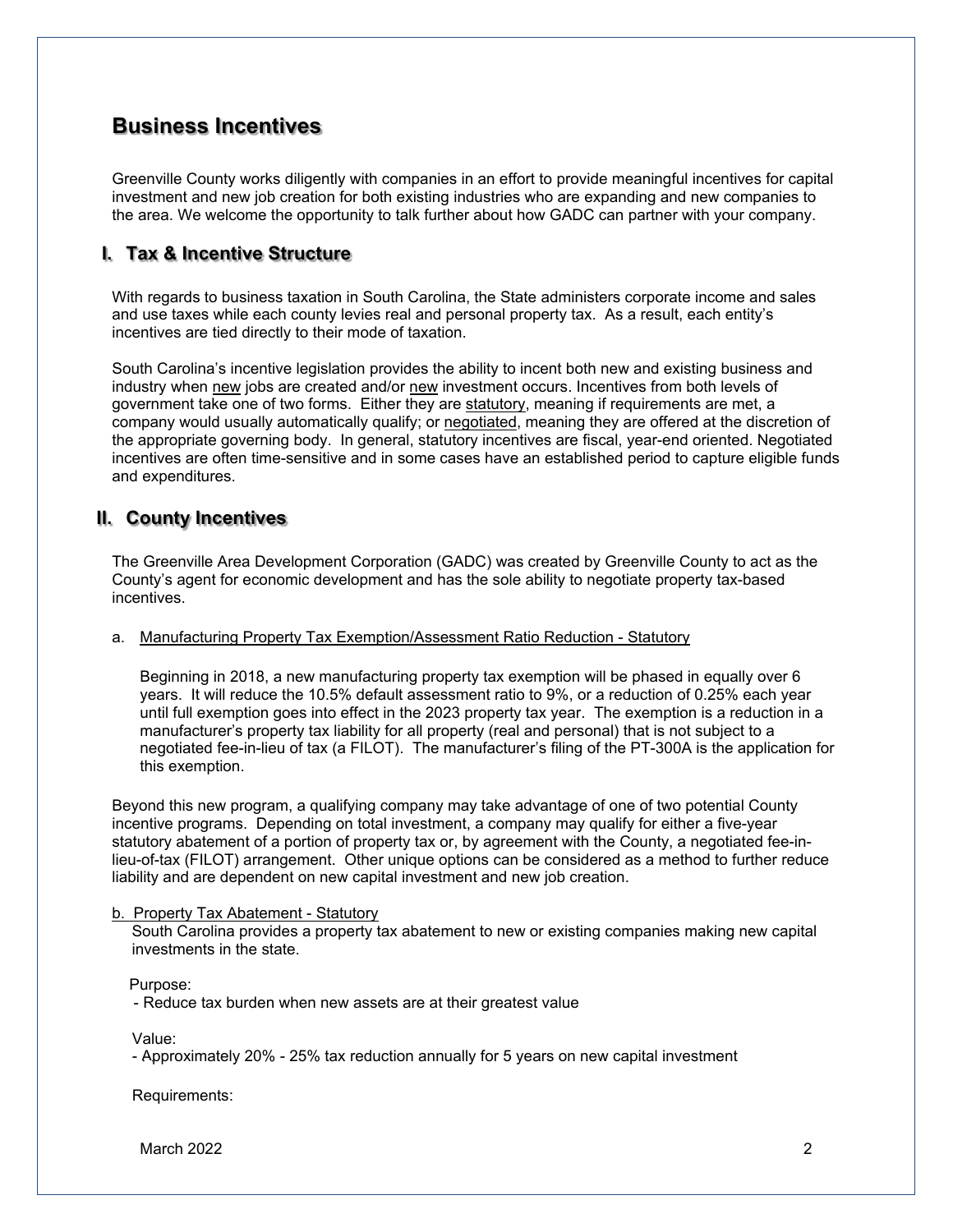- Invest greater than \$50,000 in new capital expenditures in one year

- Company must be involved in manufacturing, research and development, corporate headquarters, or distribution/warehouse facilities

- If other than manufacturer or R&D, must also create at least 75 new jobs

- File tax return/PT-300 to SC Dept. of Revenue; deduction is automatic.

(See SC Department of Revenue website -- www.sctax.org -- for more information)

#### Mechanics:

The abatement is given for 5 years – years 2 through 6 and is a waiver of the County's operating portion (presently 63.3 mills) of property tax.

Property Tax: Value x Assessment Ratio x Millage

Tax Example: (assumes manufacturer & non-depreciable asset) \$10 Million investment x 10.5% assessment ratio x .3250 (average) millage rate = \$341,250 annual tax (before abatement)

#### Abatement Savings Example:

\$10 Million investment x 10.5% assessment ratio x .0633 millage abatement = \$66,465 annual abatement savings or \$332,325 over 5 years

Estimated taxes after the abatement in Year 1 would be \$274,785. (This example does not take into account the new manufacturing property assessment ratio reduction – II. a. above.)

**Note:** Besides the abatement, SC provides the following **property tax exemptions** - All inventories (raw materials, work-in-progress and finished goods), all intangible property, and all pollution control equipment.

Greenville County also has the option to extend this 5-year property tax abatement to an unrelated purchaser of real property that has formerly received the benefit of the abatement. Certain conditions for new employment and investment may apply.

#### c. Fee-in-Lieu of Property Tax - Negotiated

A company may also negotiate with the Greenville Area Development Corporation for a Fee-in-Lieu of Property Taxes (FILOT) agreement with final review and consent determined by the Greenville County Council.

#### Purpose:

- Reward substantial investment by reducing tax burden over the long-term while simultaneously insulating the qualified company from any annual property tax increases for either 5-year increments or the full length of the agreement.

#### Value:

- Approximately 42% tax reduction annually from 20 to 30 years (county discretion) on new capital investment occurring in a 5-year investment window.

#### Requirements:

- Company must be manufacturer, warehouse/distributor or an office/headquarters
- Commit to significant new investment over a 5-year investment period

#### Mechanics:

- May lower assessment ratio from 10.5% to as low as 6% on real and personal property for manufacturers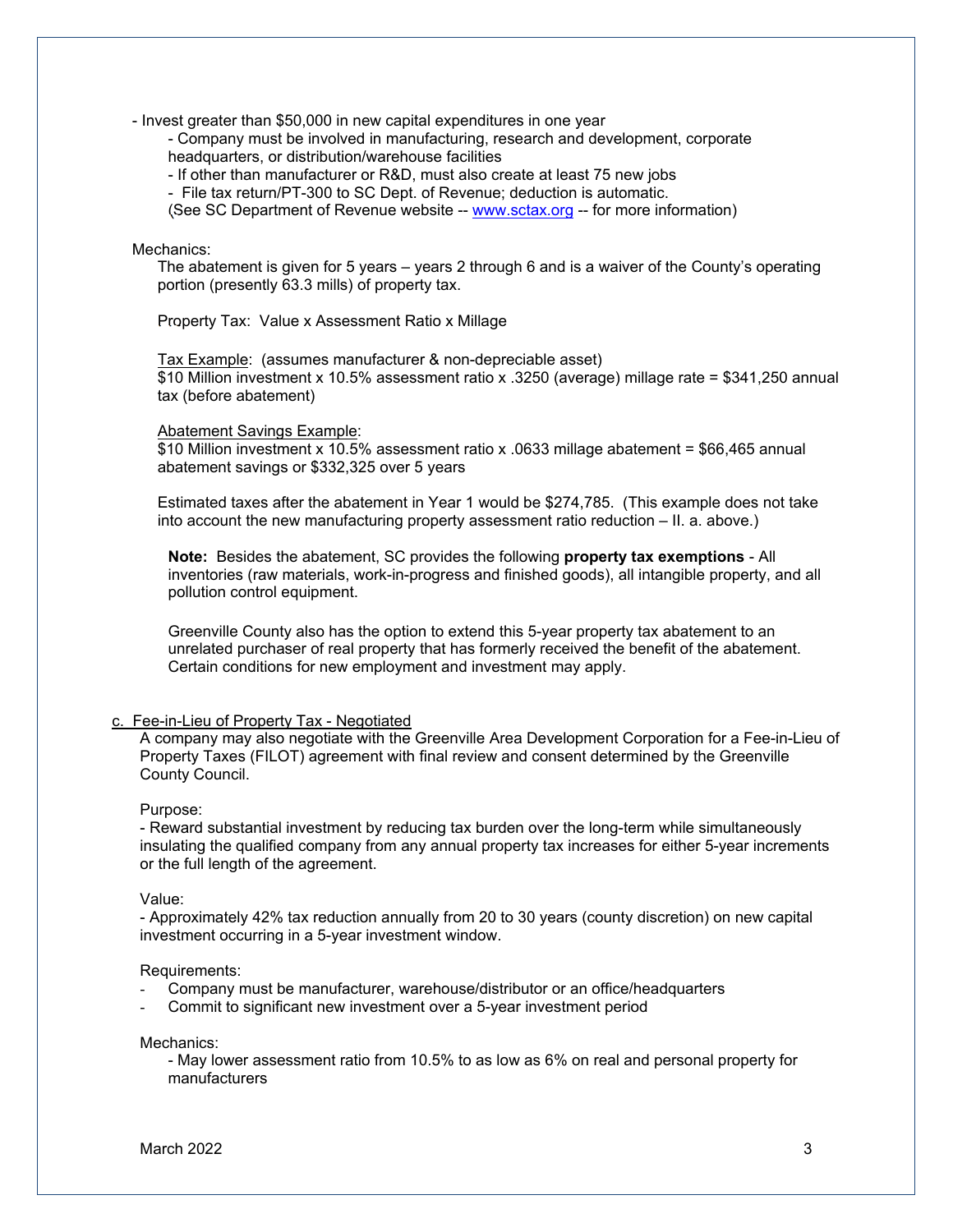- For distribution, headquarters and corporate offices, the assessment ratio can be reduced from 10.5% to as low as 6% on personal property since non-manufacturing real property is already assessed at 6%.

- May lock millage rate from 20 years to 30 years or adjust it every 5 years. Historical millage increase has been about 1.5% annually and is dedicated largely to Greenville County School System operations.

- A Bond/Incentive attorney must prepare legal documents for GADC submission to Greenville County for review and final approval. Please allow 8-weeks for the process with County Council once negotiated arrangements have been reached with GADC.

- Greenville County may also further reduce annual real and personal property tax liability for qualifying companies.

#### d. Industrial Revenue Bond – Negotiated

For small manufacturers, the IRB is the lowest cost means to finance a new operation or an expansion due to tax-exempt status of the bond (loan). It can be used for the acquisition of land, the construction of buildings, improvements to real property and the acquisition of new machinery. The maximum bond issuance is \$10 Million; Investment cannot exceed \$20 million in expenditures 3+/ years.

## **III. State Incentives**

## a. Jobs Tax Credit - Statutory

The Jobs Tax Credit is a valuable financial incentive that rewards new and expanding companies for creating jobs in South Carolina. In order to qualify, companies must create and maintain a certain number of net new jobs in a taxable year. The number of new jobs is calculated as the increase in the average monthly employment from one year to the next.

Purpose:

- South Carolina rewards companies for job creation by reducing corporate income tax liability

Requirements and Corresponding Values:

- File form TC-4 (100 employees) or TC-4SB (99 or fewer employees) with corporate tax return to SC Dept. of Revenue.

(See SC Department of Revenue website -- www.sctax.org -- for more information)

- 1) For companies involved in manufacturing, processing, warehousing, distribution, tourism, or considered a corporate office facility (HQs), bank or qualified technology intensive facility- increase annual average monthly employment by 10 or more new full-time jobs.
- Credit of \$1500 annually for 5 years for each new job; \$2500 when located in a Multi-County Business Park

Note: Technology Intensive Facilities are defined by NAICS codes:

- 5114 database and directory publishers
- 5112 software publishers
- 54151 computer systems design and related services
- 541511 custom systems programming services
- 541512 computer systems design services
- 541711 research and development in biotechnology
- 541712 research and development in physical, engineering and life sciences
- 518210 data processing, hosting and related services
- 9271 space research and technology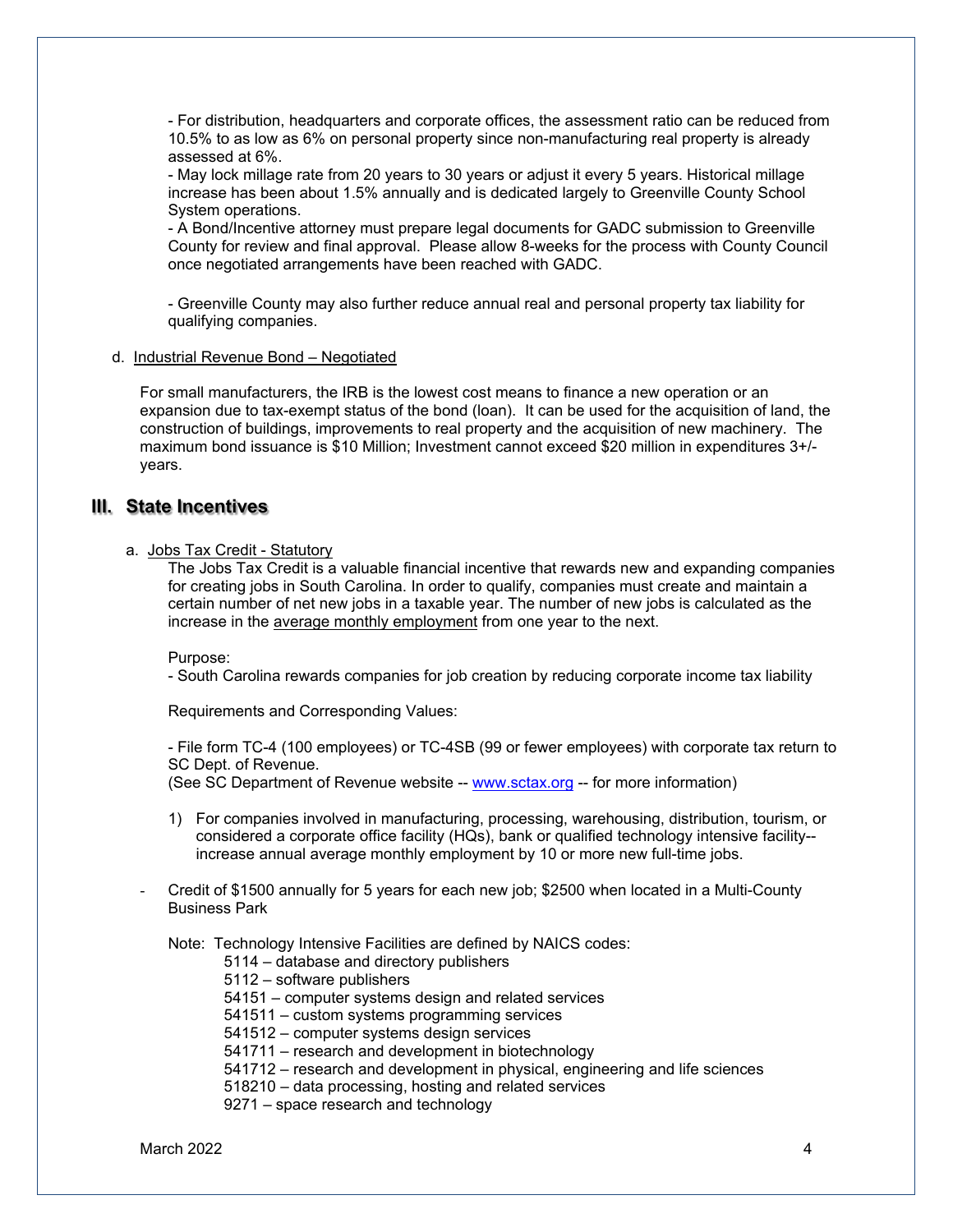#### 51811 – internet service providers and web search portals

2) "Small Business" - For companies involved in manufacturing, processing, warehousing, distribution, tourism, or considered a corporate office facility (HQs), bank or qualified technology facility and employing corporation-wide 99 or less employees--create 10 net new jobs as noted III.a.1) above or increase annual average monthly employment by 2 or more new full-time jobs.

- Credit of \$1500 annually for 5 years for each new job with gross wages that equal or exceed \$31.24 per hour (120% of the state's per capita of \$26.04/hr); \$2500 when located in a Multi-County Business Park
- or \$750 annually for 5 years for each new job that pays less than \$31.24; \$1750 when located in a Multi-County Business Park
- 3) Service-related facilities must be either (a) operations defined by NAICS Manual Section 62, subsectors 621, 622 or 623 (healthcare); (b) operations defined by NAICS Sector 4881, subsector 488190 (air transportation); or (c) accomplish one of the following during a given year:
- Create 175 jobs at a single location (JDC125); or
- Create 150 jobs at a single location comprised of a building or portion of a building that has been vacant for at least 12 consecutive months prior to the taxpayer's investment (D100); or
- Create 100 jobs with an average salary 1.5 times the State of South Carolina's per capita income (\$78,111) (JDC75); or
- Create 50 jobs, with an average salary 2 times the State of South Carolina's per capita income (\$104,148); or
- Create 25 jobs, with an average salary 2.5 times the State of South Carolina's per capita income (\$130,185).
- Note: A qualified service-related facility may not be engaged in legal, accounting, banking, investment services or retail services.

If meeting one of the above requirements, service-related companies are also eligible for a credit of \$1500 annually for 5 years for each new job or \$2500 per job when located in a Multi-County Business Park.

Mechanics:

- Offsets corporate income tax liability up to 50% in a given year
- Can carry forward unused credits for 15 years
- Credits are given each year for five years beginning with years 2 through 6

#### Example:

 100 Employee Manufacturer to create 50 jobs 50 jobs x \$1500 = \$75,000 annual value 5 year value = \$375,000

b. Corporate Headquarters Credits - Statutory Income tax credits to partially reimburse for real and personal property expenditures associated with new corporate headquarters related jobs.